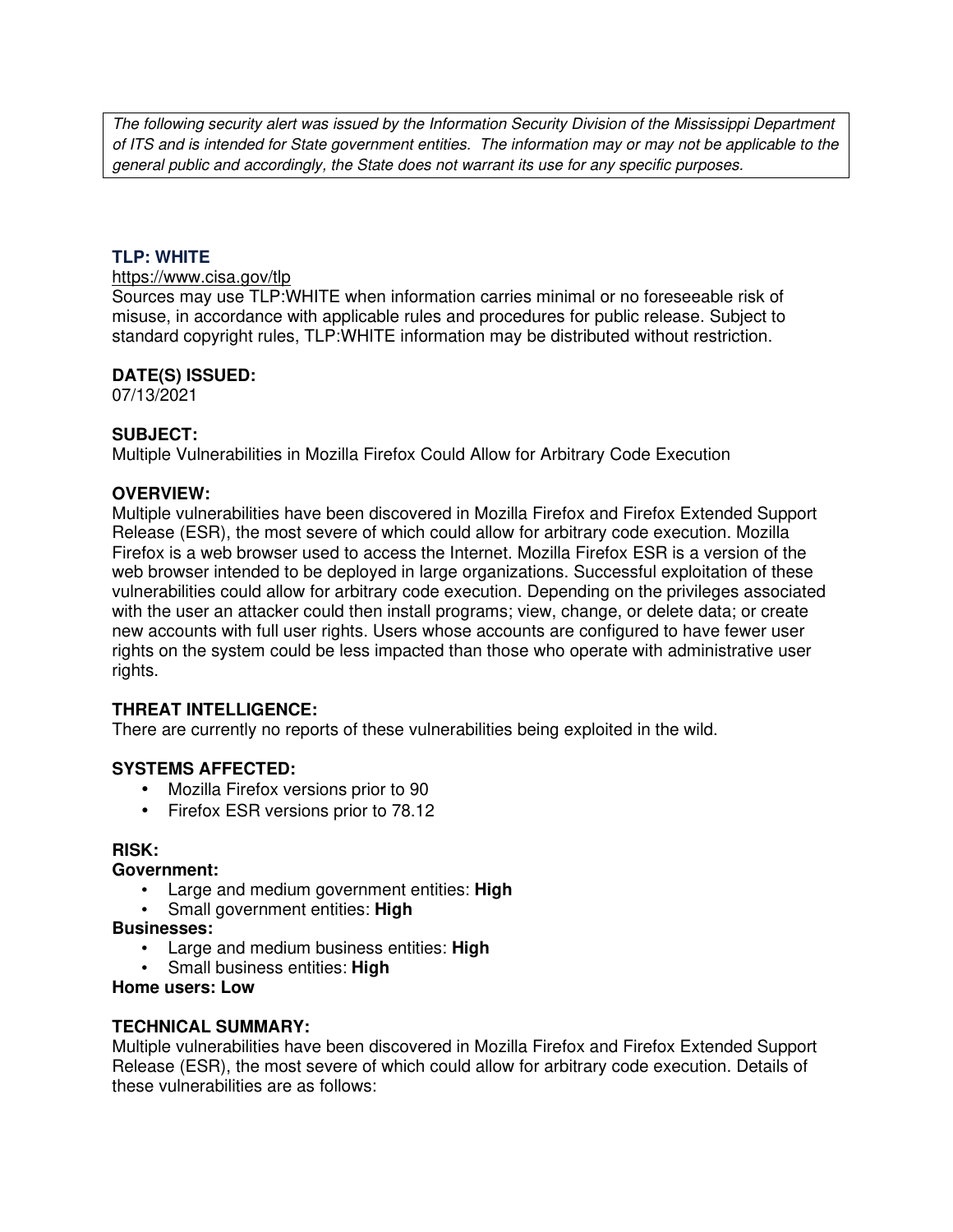- A malicious webpage could have triggered a use-after-free, memory corruption, and a potentially exploitable crash. NOTE: This bug only affected Firefox when accessibility was enabled. (CVE-2021-29970)
- If a user had granted a permission to a webpage and saved that grant, any webpage running on the same host - irrespective of scheme or port - would be granted that permission. NOTE: This bug only affects Firefox for Android. Other operating systems are unaffected. (CVE-2021-29971)
- A user-after-free vulnerability was found via testing, and traced to an out-of-date Cairo library. Updating the library resolved the issue, and may have remediated other, unknown security vulnerabilities as well. (CVE-2021-29972)
- Password autofill was enabled without user interaction on insecure websites on Firefox for Android. This was corrected to require user interaction with the page before a user's password would be entered by the browser's autofill functionality. NOTE: This bug only affects Firefox for Android. Other operating systems are unaffected. (CVE-2021-29973)
- When network partitioning was enabled, e.g. as a result of Enhanced Tracking Protection settings, a TLS error page would allow the user to override an error on a domain which had specified HTTP Strict Transport Security (which implies that the error should not be override-able.) This issue did not affect the network connections, and they were correctly upgraded to HTTPS automatically. (CVE-2021-29974)
- Through a series of DOM manipulations, a message, over which the attacker had control of the text but not HTML or formatting, could be overlaid on top of another domain (with the new domain correctly shown in the address bar) resulting in possible user confusion. (CVE-2021-29975)
- Memory safety bugs fixed in Firefox 89 and Firefox ESR 78.11. Some of these bugs showed evidence of memory corruption and we presume that with enough effort some of these could have been exploited to run arbitrary code. (CVE-2021-29976)
- Memory safety bugs fixed in Firefox 89. Some of these bugs showed evidence of memory corruption and we presume that with enough effort some of these could have been exploited to run arbitrary code. (CVE-2021-29977)
- An out of bounds write in ANGLE could have allowed an attacker to corrupt memory leading to a potentially exploitable crash. (CVE-2021-30547)

Successful exploitation of these vulnerabilities could allow for arbitrary code execution. Depending on the privileges associated with the user an attacker could then install programs; view, change, or delete data; or create new accounts with full user rights. Users whose accounts are configured to have fewer user rights on the system could be less impacted than those who operate with administrative user rights.

# **RECOMMENDATIONS:**

The following actions should be taken:

- Apply appropriate updates provided by Mozilla to vulnerable systems immediately after appropriate testing.
- Run all software as a non-privileged user (one without administrative privileges) to diminish the effects of a successful attack.
- Remind users not to visit un-trusted websites or follow links provided by unknown or untrusted sources.
- Inform and educate users regarding the threats posed by hypertext links contained in emails or attachments especially from un-trusted sources.
- Apply the Principle of Least Privilege to all systems and services.